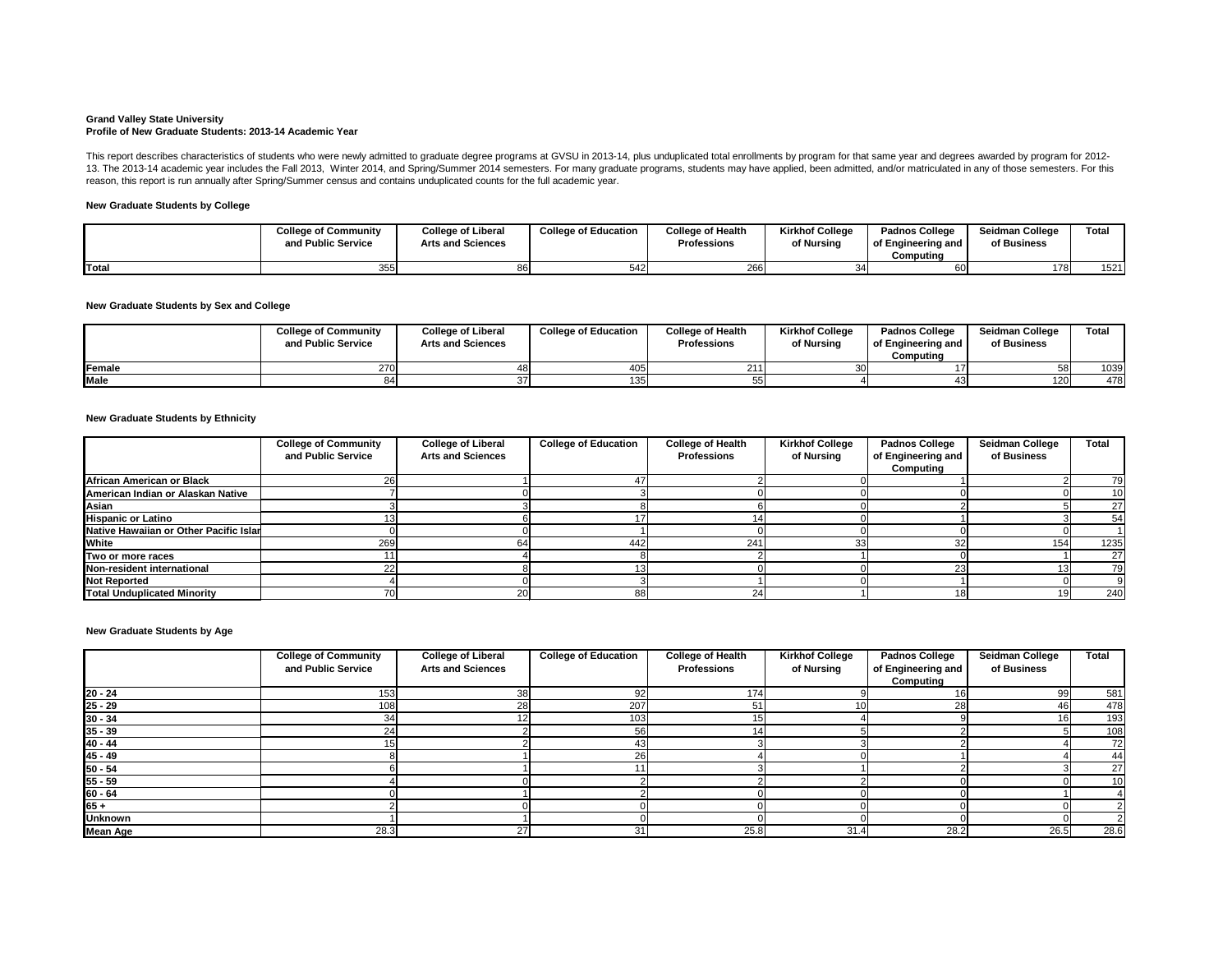# **New Graduate Students by Geographic Origin Michigan**

|                               | <b>College of Community</b> | <b>College of Liberal</b> | <b>College of Education</b> | <b>College of Health</b> | <b>Kirkhof College</b> | <b>Padnos College</b>                  | <b>Seidman College</b> | <b>Total</b>    |
|-------------------------------|-----------------------------|---------------------------|-----------------------------|--------------------------|------------------------|----------------------------------------|------------------------|-----------------|
|                               | and Public Service          | <b>Arts and Sciences</b>  |                             | <b>Professions</b>       | of Nursing             | of Engineering and<br><b>Computing</b> | of Business            |                 |
| MI - Alcona                   |                             |                           |                             |                          |                        |                                        | $\Omega$               |                 |
| MI - Alger                    |                             |                           |                             |                          |                        |                                        |                        | $\mathbf 1$     |
| MI - Allegan                  |                             |                           | 10                          |                          |                        |                                        |                        | $\overline{27}$ |
| MI - Alpena                   |                             |                           |                             |                          | 0                      |                                        | - 0                    | $\mathbf 1$     |
| MI - Antrim                   | 2                           |                           |                             |                          | $\overline{0}$         |                                        | $\Omega$               | $\overline{3}$  |
| MI - Barry                    |                             |                           | 2                           |                          | $\mathbf 0$            |                                        | $\cap$                 | $\overline{7}$  |
| $\overline{M}$ - Bay          | 3                           |                           |                             |                          | $\Omega$               |                                        |                        | $\overline{5}$  |
| MI - Benzie                   |                             |                           |                             |                          | $\mathbf 0$            |                                        |                        | $\overline{3}$  |
| MI - Berrien                  | 2                           |                           |                             |                          | $\overline{0}$         |                                        | $\cap$                 | $\overline{8}$  |
| MI - Branch                   |                             |                           |                             |                          | $\overline{0}$         |                                        |                        | -1              |
| MI - Calhoun                  |                             |                           |                             |                          | $\Omega$               |                                        |                        | $\overline{3}$  |
| MI - Cass                     |                             |                           | $\Omega$                    |                          | $\mathbf 0$            |                                        |                        | $\overline{1}$  |
| MI - Charlevoix               |                             |                           | $\Omega$                    |                          | $\overline{0}$         |                                        | - 0                    | $\overline{4}$  |
| MI - Chippewa                 | 14                          |                           |                             |                          | $\overline{0}$         |                                        | $\cap$                 | 15              |
| MI - Clare                    |                             |                           |                             |                          | 0                      |                                        |                        | $\overline{2}$  |
| <b>MI - Clinton</b>           |                             |                           |                             |                          | $\Omega$               |                                        |                        | 11              |
| MI - Crawford                 |                             |                           | 2                           |                          | $\overline{0}$         |                                        |                        | 3               |
| MI - Delta                    |                             |                           | $\Omega$                    |                          | $\mathbf 0$            |                                        |                        | $\mathbf{1}$    |
| <b>MI - Dickinson</b>         |                             |                           | $\Omega$                    |                          | $\overline{0}$         |                                        | $\Omega$               | $\overline{1}$  |
| MI - Eaton                    | 3                           |                           | $\overline{4}$              |                          | $\overline{0}$         |                                        | $\overline{2}$         | 14              |
| <b>MI - Emmet</b>             |                             |                           | $\overline{2}$              | 2                        | $\overline{0}$         | $\Omega$                               | $\Omega$               | $\overline{5}$  |
| MI - Genesee                  |                             |                           | 4                           |                          | $\overline{0}$         |                                        | $\Omega$               | 11              |
| <b>MI - Grand Traverse</b>    | 8                           |                           | $\overline{7}$              |                          | $\overline{2}$         |                                        |                        | $\overline{27}$ |
| <b>MI - Gratiot</b>           |                             |                           | $\mathbf 0$                 |                          | $\overline{0}$         | ∩                                      | $\Omega$               | $\overline{2}$  |
| MI - Hillsdale                |                             |                           | $\Omega$                    |                          | $\overline{0}$         |                                        | $\Omega$               | $\mathbf{1}$    |
| MI - Houghton                 |                             |                           | $\mathbf 0$                 | $\cap$                   | $\overline{0}$         |                                        | $\Omega$               | $\overline{1}$  |
| <b>MI - Huron</b>             |                             |                           | $\Omega$                    | $\Omega$                 | $\overline{0}$         |                                        | $\Omega$               | $\overline{1}$  |
| MI - Ingham                   |                             |                           | 8                           |                          | $\overline{0}$         |                                        | 3                      | $\overline{25}$ |
| $\overline{M}$ - Ionia        |                             |                           | 4                           | З                        | $\overline{0}$         | $\Omega$                               | $\Omega$               | $\overline{12}$ |
| MI - losco                    |                             |                           | $\overline{7}$              |                          | $\overline{0}$         |                                        |                        | 8               |
| MI - Isabella                 | 2                           |                           |                             |                          | $\overline{0}$         |                                        |                        | $\overline{6}$  |
| MI - Jackson                  |                             |                           | 3                           |                          | $\overline{0}$         | ∩                                      |                        | 9               |
| MI - Kalamazoo                | 8                           | 2                         | 12                          | 9                        | 2                      | $\overline{0}$                         |                        | $\overline{37}$ |
| MI - Kalkaska                 | 2                           | $\Omega$                  | $\overline{\mathbf{1}}$     | $\overline{0}$           |                        | 0                                      | $\overline{0}$         | $\overline{4}$  |
| MI - Kent                     | 153                         | 32                        | 163                         | 76                       | 19                     | 19                                     | 81                     | 543             |
| MI - Lake                     | $\Omega$                    | $\Omega$                  | $\mathbf 0$                 | $\Omega$                 | $\mathbf 0$            | -1                                     | $\Omega$               | $\mathbf{1}$    |
| MI - Lapeer                   | $\blacktriangleleft$        |                           | $\overline{1}$              | 3                        | $\overline{0}$         | 0                                      | $\Omega$               | $\overline{5}$  |
| MI - Leelanau                 | 2                           | ∩                         | $\mathbf 0$                 | $\overline{2}$           | $\overline{0}$         | $\Omega$                               | $\Omega$               | $\overline{4}$  |
| MI - Lenawee                  |                             |                           | $\mathbf 0$                 |                          | $\overline{0}$         |                                        | $\Omega$               | $\overline{1}$  |
| $\overline{M}$ l - Livingston |                             |                           | $\overline{7}$              | 3                        | $\overline{0}$         | O                                      |                        | 18              |
| MI - Mackinac                 |                             |                           | $\mathbf 0$                 | $\Omega$                 | $\overline{0}$         | $\Omega$                               |                        | $\overline{1}$  |
| MI - Macomb                   |                             |                           | 11                          | 13                       | $\overline{0}$         |                                        |                        | 26              |
| <b>MI</b> - Manistee          | $\Omega$                    |                           | $\mathbf 0$                 |                          | $\overline{0}$         | $\Omega$                               | $\Omega$               | $\mathbf 1$     |
| MI - Marquette                | $\Omega$                    |                           | $\overline{1}$              | $\overline{0}$           | $\overline{0}$         | $\Omega$                               | $\Omega$               | $\mathbf{1}$    |
| MI - Mason                    | 4                           |                           | 3                           | $\Omega$                 | $\overline{0}$         | 0                                      | $\Omega$               | $\overline{7}$  |
| MI - Mecosta                  | 1                           |                           | $\mathbf{2}$                | $\cap$                   | $\overline{0}$         | ∩                                      |                        |                 |
| <b>MI - Midland</b>           | $\Omega$                    |                           | $\mathbf 0$                 |                          | $\overline{0}$         | 0                                      | $\Omega$               | 6               |
| <b>MI - Missaukee</b>         | $\Omega$                    |                           | $\overline{1}$              | $\cap$                   | $\overline{0}$         | ∩                                      | $\cap$                 | $\overline{2}$  |
| MI - Monroe                   | $\Omega$                    |                           | $\mathbf 0$                 |                          | $\overline{0}$         |                                        |                        | $\overline{2}$  |
| <b>MI - Montcalm</b>          | 3 <sup>l</sup>              |                           | $\mathbf{3}$                | $\overline{2}$           | $\overline{0}$         | 0                                      |                        | $\overline{9}$  |
| MI - Muskegon                 | 13                          |                           | 38                          | 7                        |                        |                                        | 5                      | 67              |
| MI - Newaygo                  | $\overline{2}$              | ∩                         | 12                          |                          | $\overline{0}$         | $\mathbf 0$                            | $\overline{ }$         | $\overline{16}$ |
| MI - Oakland                  | $\overline{2}$              | 3                         | 17                          | 11                       | 0                      | 0                                      | $6 \mid$               | 39              |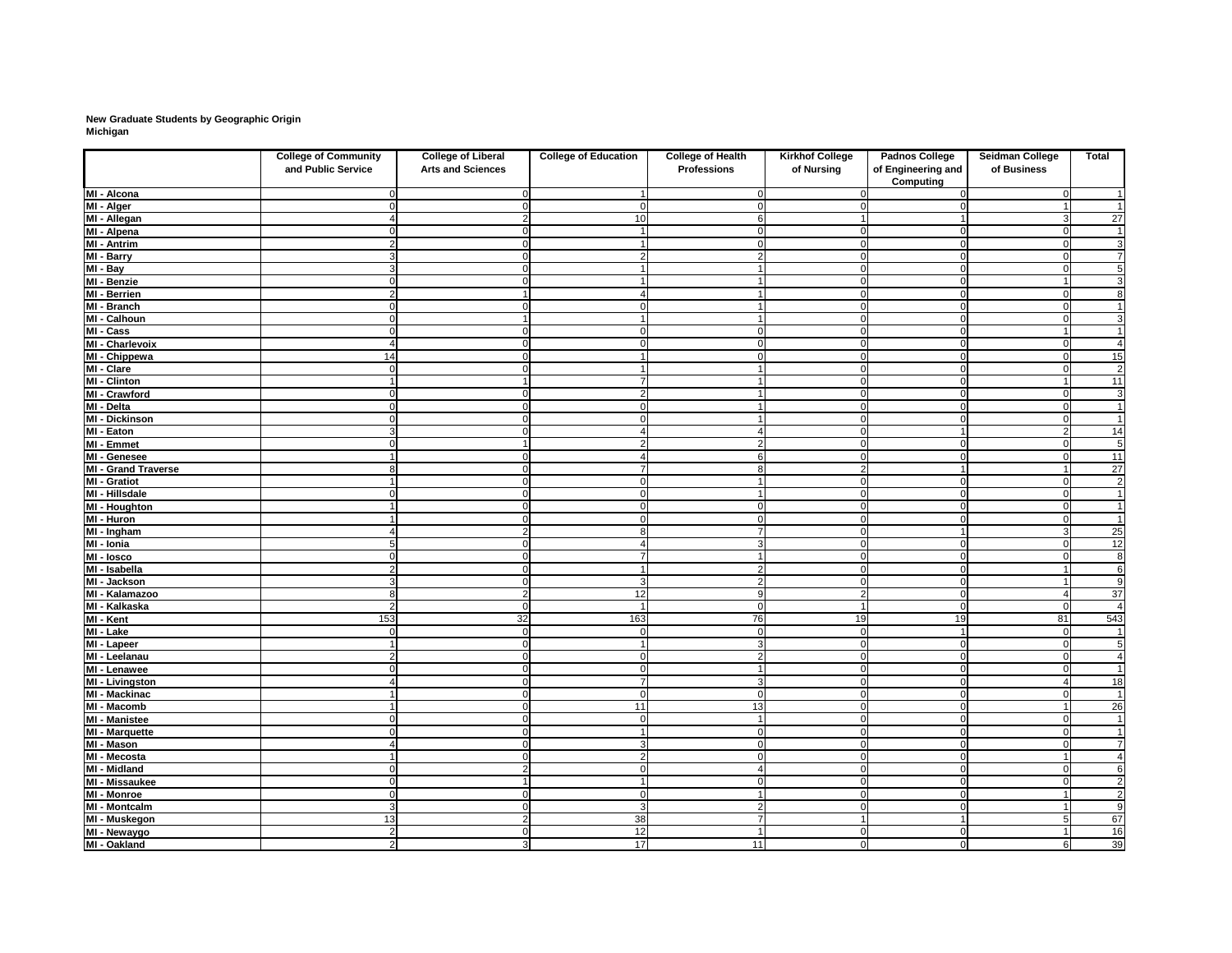**New Graduate Students by Geographic Origin**

**Other US**

|                        | <b>College of Community</b> | <b>College of Liberal</b> | <b>College of Education</b> | <b>College of Health</b> | <b>Kirkhof College</b> | <b>Padnos College</b>                  | <b>Seidman College</b> | <b>Total</b> |
|------------------------|-----------------------------|---------------------------|-----------------------------|--------------------------|------------------------|----------------------------------------|------------------------|--------------|
|                        | and Public Service          | <b>Arts and Sciences</b>  |                             | <b>Professions</b>       | of Nursing             | of Engineering and<br><b>Computing</b> | of Business            |              |
| MI - Oceana            |                             |                           |                             |                          |                        |                                        |                        |              |
| MI - Ogemaw            |                             |                           |                             |                          |                        |                                        |                        |              |
| MI - Ontonagon         |                             |                           |                             |                          |                        |                                        |                        |              |
| MI - Osceola           |                             |                           |                             |                          |                        |                                        |                        |              |
| MI - Otsego            |                             |                           |                             |                          |                        |                                        |                        |              |
| MI - Ottawa            | 43                          | 19                        | 95                          | 31                       |                        |                                        | 30                     | 232          |
| MI - Roscommon         |                             |                           |                             |                          |                        |                                        |                        |              |
| <b>MI - Saginaw</b>    |                             |                           |                             |                          |                        |                                        |                        |              |
| <b>MI - Shiawassee</b> |                             |                           |                             |                          |                        |                                        |                        |              |
| MI - St Clair          |                             |                           |                             |                          |                        |                                        |                        |              |
| MI - St Joseph         |                             |                           |                             |                          |                        |                                        |                        |              |
| MI - Tuscola           |                             |                           |                             |                          |                        |                                        |                        |              |
| MI - Vanburen          |                             |                           |                             |                          |                        |                                        |                        | 12           |
| MI - Washtenaw         |                             |                           |                             |                          |                        |                                        |                        | 18           |
| MI - Wayne             |                             |                           | 49                          |                          |                        |                                        |                        | 68           |
| MI - Wexford           |                             |                           |                             |                          |                        |                                        |                        | 9            |
| <b>MICHIGAN TOTAL</b>  | 320                         | 71                        | 512                         | 255                      | 32                     | 33                                     | 161                    | 1384         |

|                         | <b>College of Community</b><br>and Public Service | <b>College of Liberal</b><br><b>Arts and Sciences</b> | <b>College of Education</b> | <b>College of Health</b><br><b>Professions</b> | <b>Kirkhof College</b><br>of Nursing | <b>Padnos College</b><br>of Engineering and | <b>Seidman College</b><br>of Business | <b>Total</b>   |
|-------------------------|---------------------------------------------------|-------------------------------------------------------|-----------------------------|------------------------------------------------|--------------------------------------|---------------------------------------------|---------------------------------------|----------------|
|                         |                                                   |                                                       |                             |                                                |                                      | <b>Computing</b>                            |                                       |                |
| Arizona                 |                                                   |                                                       |                             |                                                |                                      |                                             | 0l                                    |                |
| California              |                                                   |                                                       |                             |                                                |                                      |                                             |                                       | $\overline{2}$ |
|                         |                                                   |                                                       |                             |                                                |                                      |                                             |                                       | $\overline{2}$ |
| Florida<br>Georgia      |                                                   |                                                       |                             |                                                |                                      |                                             |                                       | $\overline{2}$ |
| <b>Idaho</b>            |                                                   |                                                       |                             |                                                |                                      |                                             |                                       | $\overline{1}$ |
| <b>Illinois</b>         |                                                   |                                                       |                             |                                                |                                      |                                             |                                       | 14             |
| Indiana                 | っ                                                 |                                                       |                             |                                                |                                      |                                             |                                       |                |
| lowa<br>Kentucky        |                                                   |                                                       |                             |                                                |                                      |                                             |                                       |                |
|                         |                                                   |                                                       |                             |                                                |                                      |                                             |                                       | 2              |
| <b>Maryland</b>         |                                                   |                                                       |                             |                                                | ∩                                    |                                             |                                       |                |
| <b>Massachusetts</b>    |                                                   |                                                       |                             |                                                |                                      |                                             |                                       |                |
| <b>Montana</b>          |                                                   |                                                       |                             |                                                |                                      |                                             |                                       |                |
| <b>Nevada</b>           |                                                   |                                                       |                             |                                                |                                      |                                             |                                       | $\overline{2}$ |
| <b>New Jersey</b>       |                                                   |                                                       |                             |                                                |                                      |                                             |                                       |                |
| <b>New York</b>         |                                                   |                                                       |                             |                                                |                                      |                                             |                                       | 2              |
| <b>North Carolina</b>   |                                                   |                                                       |                             |                                                |                                      |                                             |                                       |                |
| <b>North Dakota</b>     |                                                   |                                                       |                             |                                                |                                      |                                             |                                       |                |
| Ohio                    |                                                   |                                                       |                             |                                                |                                      |                                             |                                       |                |
| Pennsylvania            |                                                   |                                                       |                             |                                                |                                      |                                             |                                       | 3              |
| <b>Tennessee</b>        |                                                   |                                                       |                             |                                                |                                      |                                             |                                       | $\overline{2}$ |
| <b>Unknown</b>          |                                                   |                                                       |                             |                                                |                                      |                                             |                                       |                |
| Virginia                |                                                   |                                                       |                             |                                                |                                      |                                             |                                       | $\overline{2}$ |
| Wisconsin               |                                                   |                                                       | 2                           |                                                | $\Omega$                             |                                             |                                       | 3              |
| <b>OTHER U.S. TOTAL</b> | 14                                                |                                                       | 17                          | 11                                             | ◠                                    |                                             |                                       | 59             |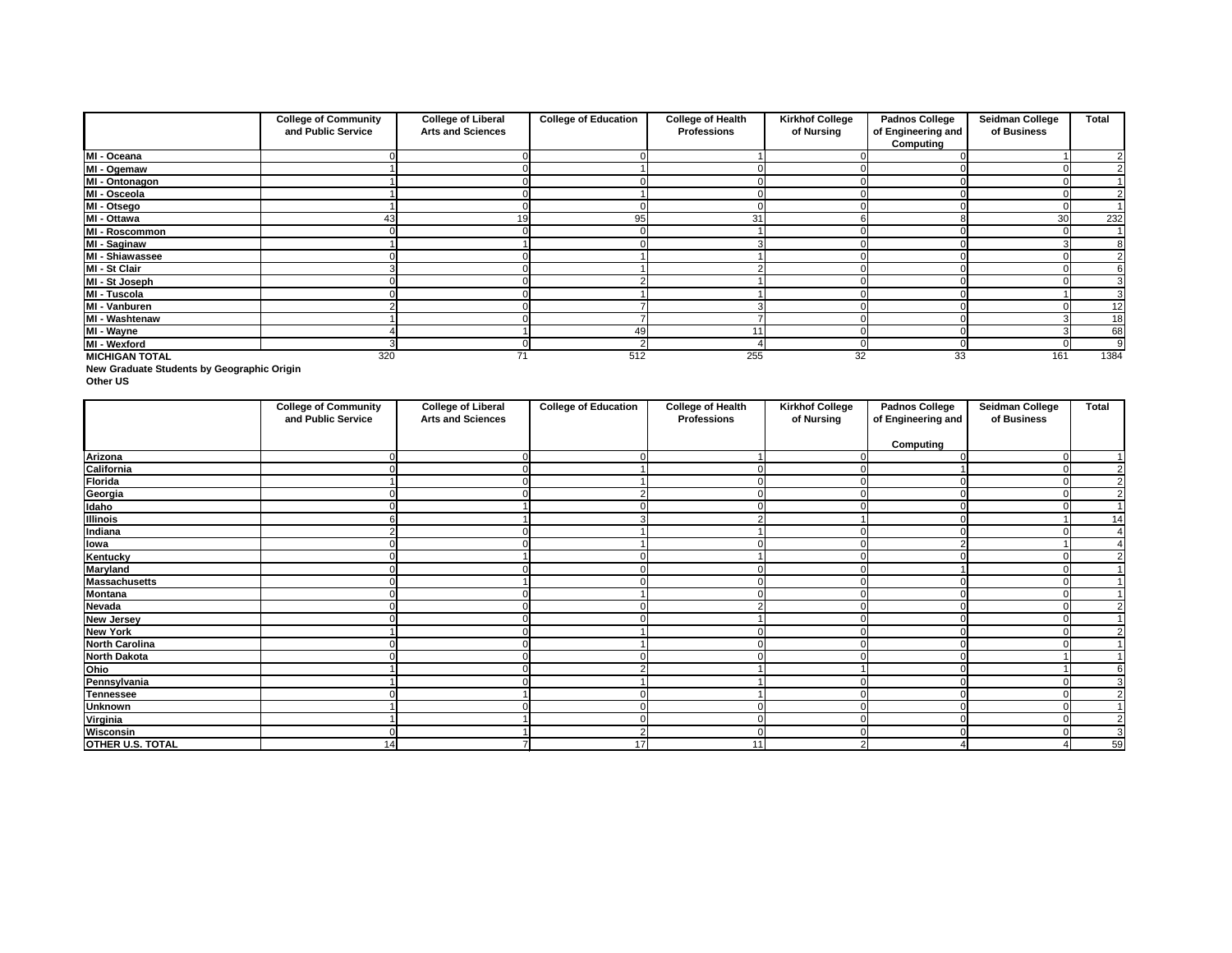**New Graduate Students by Geographic Origin INTERNATIONAL**

|                              | <b>College of Community</b><br>and Public Service | <b>College of Liberal</b><br><b>Arts and Sciences</b> | <b>College of Education</b> | <b>College of Health</b> | <b>Kirkhof College</b> | <b>Padnos College</b> | Seidman College | <b>Total</b>   |
|------------------------------|---------------------------------------------------|-------------------------------------------------------|-----------------------------|--------------------------|------------------------|-----------------------|-----------------|----------------|
|                              |                                                   |                                                       |                             | <b>Professions</b>       | of Nursing             | of Engineering and    | of Business     |                |
|                              |                                                   |                                                       |                             |                          |                        | <b>Computing</b>      |                 |                |
| <b>ARMENIA</b>               |                                                   |                                                       |                             |                          |                        |                       |                 | $\overline{2}$ |
| <b>BANGLADESH</b>            |                                                   |                                                       |                             |                          |                        |                       |                 | $\overline{3}$ |
| <b>BELARUS</b>               |                                                   |                                                       |                             |                          |                        |                       |                 | $\overline{2}$ |
| <b>BHUTAN</b>                |                                                   |                                                       |                             |                          |                        |                       |                 |                |
| <b>CANADA</b>                | 12                                                |                                                       |                             |                          |                        |                       |                 | 12             |
| <b>CHINA</b>                 |                                                   |                                                       | 3                           |                          |                        |                       |                 |                |
| <b>CZECH REPUBLIC</b>        |                                                   |                                                       |                             |                          |                        |                       |                 |                |
| <b>EL SALVADOR</b>           |                                                   |                                                       |                             |                          |                        |                       |                 |                |
| <b>FRANCE</b>                |                                                   |                                                       |                             |                          |                        |                       |                 |                |
| <b>GHANA</b>                 |                                                   |                                                       |                             |                          |                        |                       |                 |                |
| <b>GREECE</b>                |                                                   |                                                       |                             |                          |                        |                       |                 |                |
| <b>INDIA</b>                 |                                                   |                                                       |                             |                          |                        | 11                    |                 | 21             |
| <b>IRAN</b>                  |                                                   |                                                       |                             |                          |                        |                       |                 | $\overline{2}$ |
| <b>ITALY</b>                 |                                                   |                                                       |                             |                          |                        |                       |                 | $\overline{2}$ |
| <b>NEPAL</b>                 |                                                   |                                                       |                             |                          |                        |                       |                 | $\overline{2}$ |
| <b>NIGERIA</b>               |                                                   |                                                       |                             |                          |                        |                       |                 | $\overline{3}$ |
| <b>POLAND</b>                |                                                   |                                                       |                             |                          |                        |                       |                 | $\overline{2}$ |
| <b>RUSSIA</b>                |                                                   |                                                       | $\overline{2}$              |                          |                        |                       |                 | $\overline{2}$ |
| <b>SAINT KITTS AND NEVIS</b> |                                                   |                                                       |                             |                          |                        |                       |                 |                |
| <b>SAUDI ARABIA</b>          |                                                   |                                                       | 5                           |                          |                        |                       |                 | $\overline{7}$ |
| <b>SOUTH KOREA</b>           |                                                   |                                                       |                             |                          |                        |                       |                 | $\overline{2}$ |
| <b>SPAIN</b>                 |                                                   |                                                       |                             |                          |                        |                       |                 |                |
| <b>SRI LANKA</b>             |                                                   |                                                       |                             |                          |                        |                       |                 |                |
| <b>SWITZERLAND</b>           |                                                   |                                                       | $\Omega$                    |                          |                        |                       |                 | $\overline{2}$ |
| <b>ZIMBABWE</b>              |                                                   |                                                       | O                           |                          |                        |                       |                 |                |
| <b>INTERNATIONAL TOTAL</b>   | 21                                                | Ö                                                     | 13                          |                          |                        | 23                    | 13              | 78             |

**New Graduate Students by Undergraduate GPA**

|                           | <b>College of Community</b> | <b>College of Liberal</b> | <b>College of Education</b> | <b>College of Health</b> | <b>Kirkhof College</b> | <b>Padnos College</b> | <b>Seidman College</b> | <b>Total</b> |
|---------------------------|-----------------------------|---------------------------|-----------------------------|--------------------------|------------------------|-----------------------|------------------------|--------------|
|                           | and Public Service          | <b>Arts and Sciences</b>  |                             | <b>Professions</b>       | of Nursing             | of Engineering and    | of Business            |              |
|                           |                             |                           |                             |                          |                        | Computing             |                        |              |
| 1.00 to 1.99              |                             |                           |                             |                          |                        |                       |                        |              |
| 2.00 to 2.49              |                             |                           |                             |                          |                        |                       |                        | 28           |
| 2.50 to 2.99              | 86l                         | 18.                       |                             |                          |                        |                       | 181                    | 229          |
| 3.00 to 3.49              | 160                         | 26                        | 256                         | 90                       | IЗ                     |                       | 54                     | 616          |
| 3.50 to 4.00              |                             | 36                        | 187                         | 149                      | 20 <sub>1</sub>        |                       | 100                    | 602          |
| <b>Unreported</b>         |                             |                           |                             | 16                       |                        |                       |                        | -44          |
| <b>Mean Undergrad GPA</b> | 3.23                        | 3.37                      | 3.33                        | 3.53                     | 3.51                   | 3.34                  | 3.50                   | 3.37         |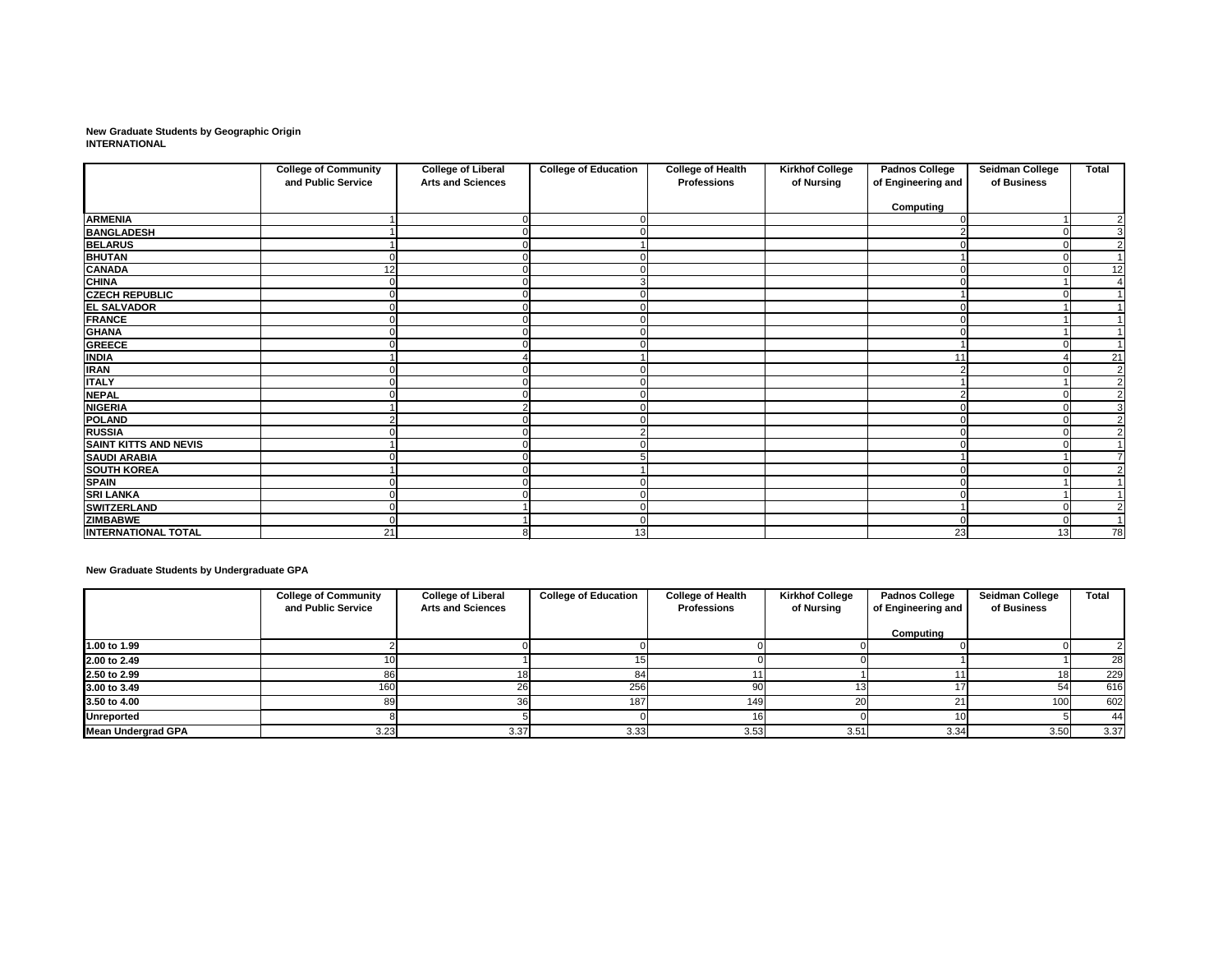**New Graduate Students by Undergraduate Institution**

| <b>College of Community and Public Service</b> | <b>College of Liberal Arts and Sciences</b> | <b>College of Education</b>         | <b>College of Health Professions</b> |
|------------------------------------------------|---------------------------------------------|-------------------------------------|--------------------------------------|
| Grand Valley State University (179)            | Grand Valley State University (50)          | Grand Valley State University (265) | Grand Valley State University (148)  |
| Central Michigan University (19)               | Hope College (3)                            | Western Michigan University (31)    | Central Michigan University (25)     |
| Michigan State University (15)                 | Michigan State University (3)               | Central Michigan University (29)    | Eastern Michigan University (6)      |
| Ferris State University (12)                   | Cornerstone University (2)                  | Michigan State University (21)      | Hope College (6)                     |
| Lake Superior State University (11)            |                                             | Wayne State University (16)         | Michigan State University (6)        |
| Hope College (9)                               |                                             | Eastern Michigan University (12)    | Calvin College (4)                   |
| Algoma University College (8)                  |                                             | Hope College (11)                   | Wayne State University (4)           |
| Western Michigan University (6)                |                                             | Aquinas College-MI (10)             | Western Michigan University (4)      |
| Calvin College (5)                             |                                             | Calvin College (10)                 | Oakland University (3)               |
| Aquinas College-MI (4)                         |                                             | Oakland University (8)              | Univ of Michigan-Ann Arbor (3)       |
| Saginaw Valley State Univ (4)                  |                                             | Univ of Michigan-Ann Arbor (7)      | Baker College - Flint (3)            |
| Alma College (3)                               |                                             | Cornerstone University (6)          | Northern Michigan University (2)     |
| Eastern Michigan University (3)                |                                             | Northern Michigan University (6)    | Saginaw Valley State Univ (2)        |
| Northern Michigan University (3)               |                                             | Marygrove College (5)               | Univ of Michigan-Flint (2)           |
| Univ of Michigan-Ann Arbor (3)                 |                                             | Saginaw Valley State Univ (4)       |                                      |
| Baker College - Flint (3)                      |                                             | Univ of Michigan-Flint (4)          |                                      |
| Auburn University (2)                          |                                             | Davenport Univ-Grand Rapids (3)     |                                      |
| Illinois State University (2)                  |                                             | Ferris State University (3)         |                                      |
| Ball State University (2)                      |                                             | Baker College - Flint (3)           |                                      |
| Boston University (2)                          |                                             | University of Phoenix (3)           |                                      |
| Kuyper College (2)                             |                                             | Northern Arizona University (2)     |                                      |
| Spring Arbor University (2)                    |                                             | Indiana University Bloomington (2)  |                                      |
| Univ of Michigan-Flint (2)                     |                                             | Hillsdale College (2)               |                                      |
| Queens University (2)                          |                                             | Madonna University (2)              |                                      |
|                                                |                                             | Univ of Michigan-Dearborn (2)       |                                      |
|                                                |                                             | Herzen University (2)               |                                      |
|                                                |                                             |                                     |                                      |

| <b>Kirkhof College of Nursing</b>  | <b>Padnos College of Engineering and Computing</b> | <b>Seidman College of Business</b>  |
|------------------------------------|----------------------------------------------------|-------------------------------------|
| Grand Valley State University (14) | Grand Valley State University (12)                 | Grand Valley State University (102) |
| Calvin College (6)                 | Ferris State University (3)                        | Michigan State University (8)       |
|                                    | Hope College (2)                                   | Univ of Michigan-Ann Arbor (7)      |
|                                    | Western Michigan University (2)                    | Ferris State University (5)         |
|                                    | Jawaharlal Nehru Tech Univ (2)                     | Calvin College (4)                  |
|                                    | Shahid Beheshti University (2)                     | Alma College (3)                    |
|                                    | Bangladesh Univ of Eng & Tech (2)                  | Aquinas College-MI (3)              |
|                                    |                                                    | Davenport Univ-Grand Rapids (3)     |
|                                    |                                                    | Hope College (3)                    |
|                                    |                                                    | Central Michigan University (2)     |
|                                    |                                                    | Wayne State University (2)          |

Western Michigan University ( 2)